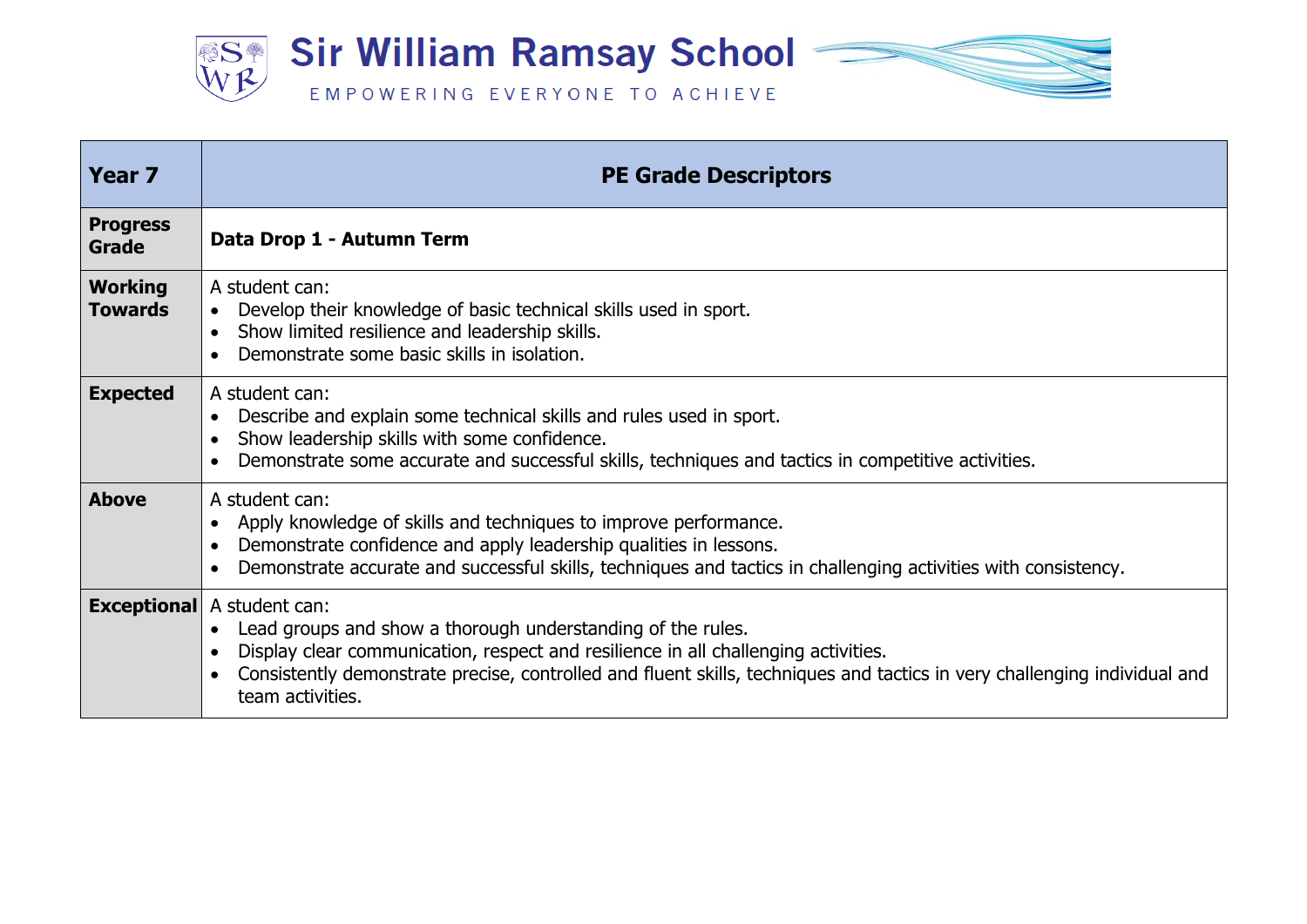

| Year <sub>7</sub>                | <b>PE Grade Descriptors</b>                                                                                                                                                                                                                                         |
|----------------------------------|---------------------------------------------------------------------------------------------------------------------------------------------------------------------------------------------------------------------------------------------------------------------|
| <b>Progress</b><br>Grade         | Data Drop 2 - Spring Term                                                                                                                                                                                                                                           |
| <b>Working</b><br><b>Towards</b> | A student can:<br>Begin to understand why warmups are important.<br>$\bullet$<br>Give limited contribution to discussion and teamwork.<br>Identify the technique needed to execute specific skills but lack this in isolated practice.                              |
| <b>Expected</b>                  | A student can:<br>Lead themselves in an effective warm up.<br>Demonstrate communication skills within discussions and activities.<br>Adapt the technique used in some activities in progressive drills and competitive situations with some success.                |
| <b>Above</b>                     | A student can:<br>Take responsibility for leading small groups for a warmup.<br>$\bullet$<br>Effectively apply methods of communication to different abilities, experiences and situations.<br>Contribute a wide range of ideas and strategies to outwit opponents. |
| <b>Exceptional</b>               | A student can:<br>Lead an effective warm up to whole class.<br>$\bullet$<br>Consistently display clear communication skills, empathy and patience.<br>Consistently contribute a variety of strategies and create tactics to outwit opponents.                       |